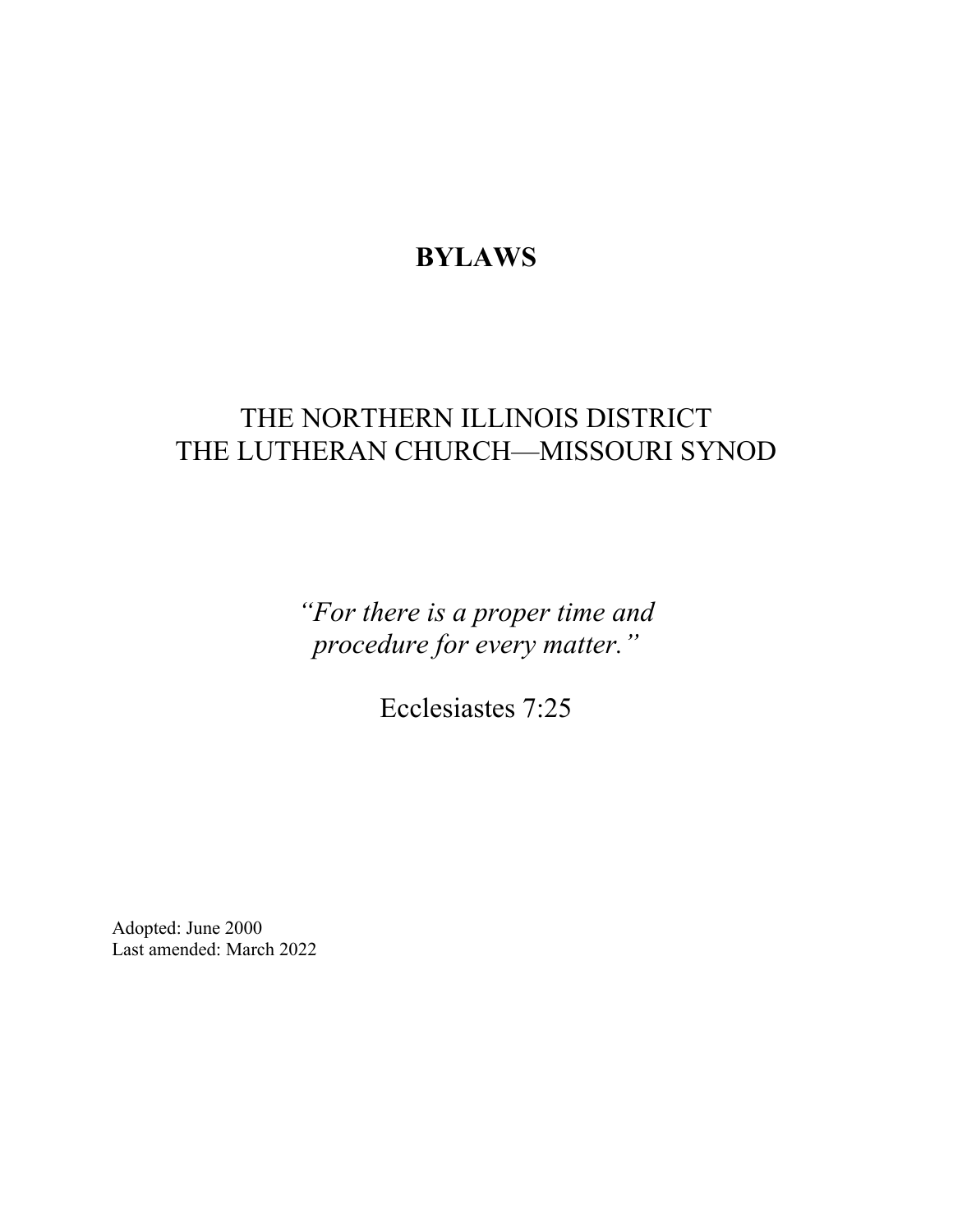# **TABLE OF CONTENTS**

| I.             |                                                      |  |
|----------------|------------------------------------------------------|--|
| A.             |                                                      |  |
| <b>B.</b>      |                                                      |  |
| $\mathbf{C}$ . |                                                      |  |
| D.             |                                                      |  |
| E.             |                                                      |  |
| F.             |                                                      |  |
| II.            |                                                      |  |
| A.             |                                                      |  |
| <b>B.</b>      |                                                      |  |
|                | 1.                                                   |  |
|                | 2.                                                   |  |
|                | 3.                                                   |  |
|                | 4.                                                   |  |
|                | 5.                                                   |  |
| Ш.             | DIRECTIVES FOR BOARDS, COMMISSIONS, AND COMMITTEES 6 |  |
| А.             |                                                      |  |
|                | 1.                                                   |  |
|                | 2.                                                   |  |
|                | 3.                                                   |  |
|                | $\overline{4}$ .                                     |  |
| B.             |                                                      |  |
|                | 1.                                                   |  |
|                | 2.                                                   |  |
|                | 3.                                                   |  |
| $\mathbf{C}$ . |                                                      |  |
| D.             |                                                      |  |
|                | 1.                                                   |  |
|                | 2.                                                   |  |
| IV.            |                                                      |  |
| Α.             |                                                      |  |
| <b>B.</b>      |                                                      |  |
|                |                                                      |  |
| A.             |                                                      |  |
| <b>B.</b>      |                                                      |  |
|                |                                                      |  |
|                | 1.                                                   |  |
|                | 2.                                                   |  |
| D.             |                                                      |  |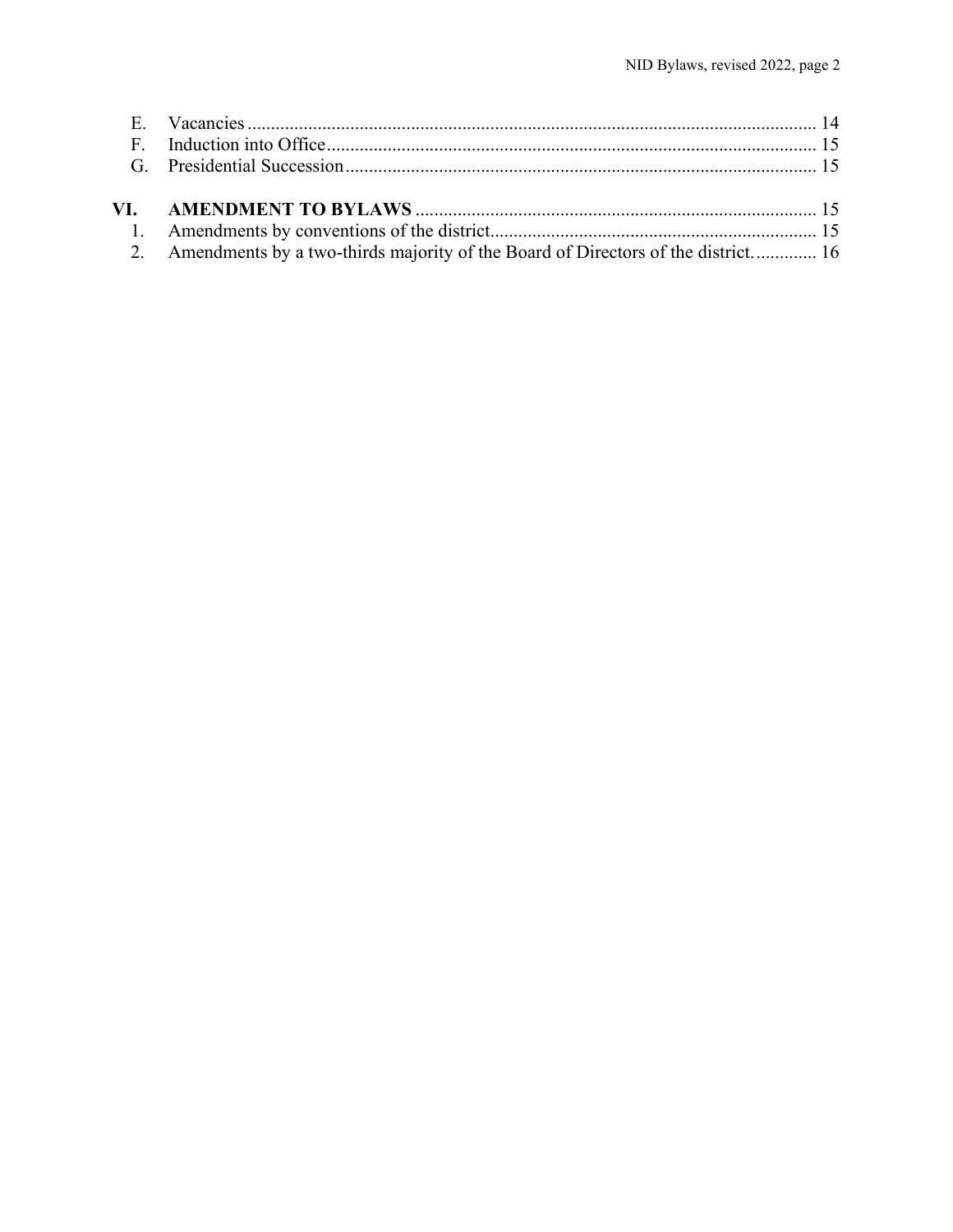## <span id="page-3-1"></span><span id="page-3-0"></span>**I. ADMINISTRATION**

A. Constitution and Bylaws

The affairs of The Northern Illinois District of The Lutheran Church—Missouri Synod shall be administered according to the Constitution and Bylaws of The Lutheran Church—Missouri Synod, the Articles of Incorporation of the District, the Illinois Not-For-Profit Corporation Act, and these Bylaws.

- <span id="page-3-2"></span>B. Basic Principles of District Administration
	- 1. The Board of Directors shall have overall responsibility for the affairs of the district. Major plans, policies, and program changes of commissions, and committees shall not become effective until approved by the Board of Directors. All commissions and committees are responsible to the Board of Directors, except as otherwise provided in these Bylaws. Any commission or committee shall have the right to appeal to the next district convention any matter on which it may disagree with the Board of Directors. Initiative for new programs may come from either the Board of Directors or another commission, or committee.
	- 2. In accordance with the Constitution and Bylaws of the Synod, the President represents the Synod in the Northern Illinois District. The President shall supervise the doctrine and life of all rostered professional church workers and congregations of the district. He shall also oversee the work of the district. In discharging his duties, the President shall be assisted by the vice-presidents, the Secretary of the District, and the circuit visitors.
	- 3. District executives are assigned by the President to assist in carrying out the objectives of the district. They shall perform duties as the President shall from time to time prescribe.
	- 4. All boards, commissions, and committees shall make reports and, if need be, recommendations to each district convention.
	- 5. All district officers, boards, commissions, and committees shall be accountable to the district convention.
- <span id="page-3-3"></span>C. District Geographical Division

The district shall be divided geographically into four regions; each region shall be composed of approximately the same number of circuits. Unless changed by convention action, membership in regional pastoral conferences shall coincide with the regions.

- <span id="page-3-4"></span>D. Officers and Board of Directors
	- 1. The officers of the district shall be the President, four vice-presidents, the Secretary, the Treasurer, and the circuit visitors.
	- 2. The Board of Directors may appoint such assistant secretaries and assistant treasurers as it shall deem necessary for the efficient operation of the district.
	- 3. All commissions and committees of the district shall be accountable to the President and the Board of Directors between conventions.
- <span id="page-3-5"></span>E. Principles Governing the Organization and Activities of the Board of Directors.
	- 1. The Board of Directors shall meet at least four times a year.
	- 2. Special meetings of the board may be called by the chairperson or upon the request of four members unless otherwise specified in these bylaws.
	- 3. The Board of Directors has the authority to establish its policies to govern when, where, and how its meetings will be conducted. The board shall establish its policies for the triennium at its first meeting but may amend them in subsequent meetings.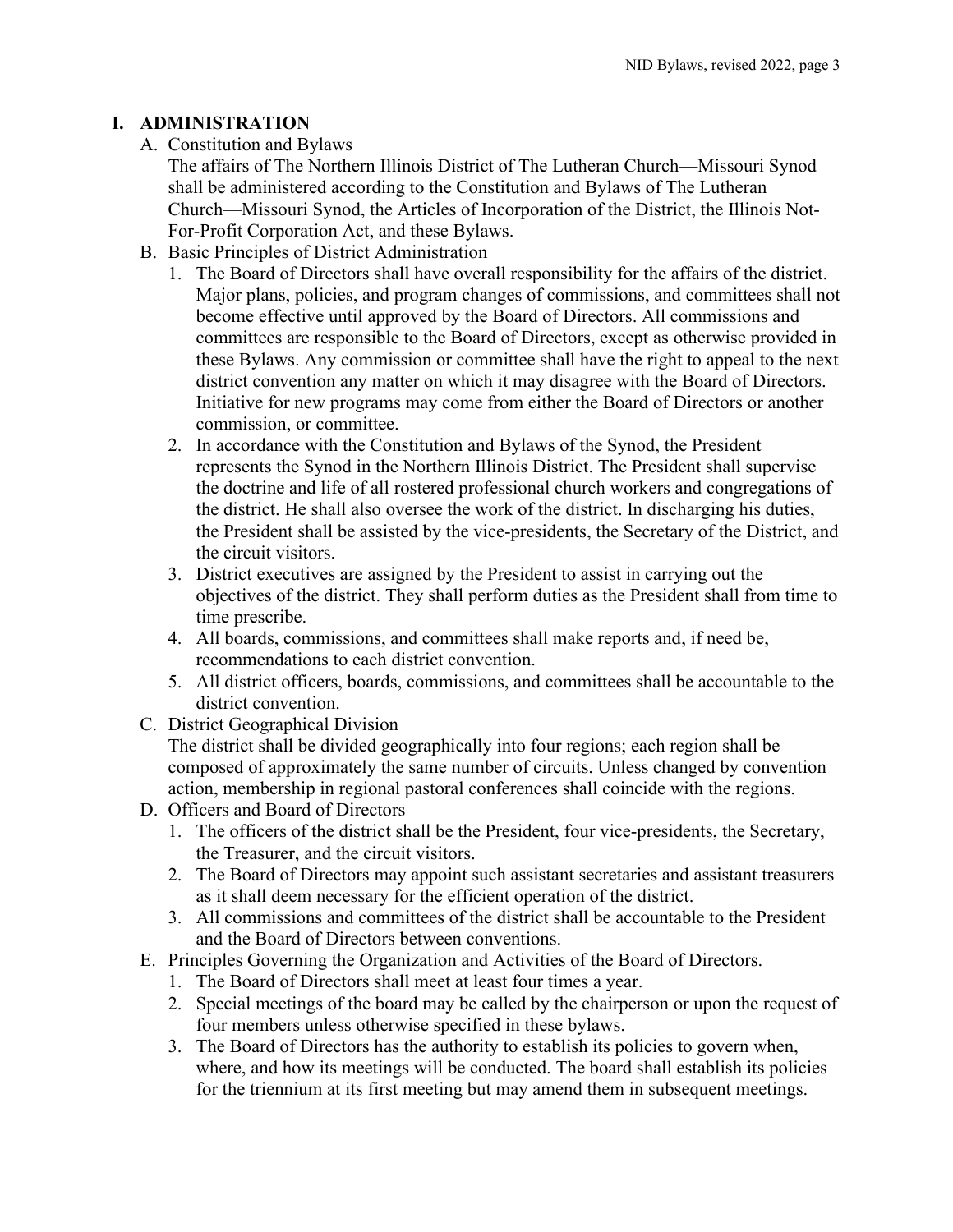Meetings may be held in person, by electronic means (e.g., teleconference or videoconference), or in any other manner that allows for the open exchange of ideas, uses technology available to all directors, and meets the criteria set forth in the Synod Bylaw 1.5.3.

- 4. A majority of the total voting membership of the board shall constitute a quorum.
- 5. The board may form standing committees. At least one member of the board shall serve on each committee. Subject to the provisions of Synod Bylaw 1.5.3.4 and of Section I B.1. of these Bylaws, a standing committee may be empowered to act in accordance with its assignment.
- 6. The board shall be ready to advise and cooperate with all auxiliary and recognized service organizations of the Synod.
- 7. The board shall actively seek opportunities to provide and receive information, resources, and reports from conferences of professional church workers regarding ministry needs and opportunities in the district.
- <span id="page-4-0"></span>F. Principles Governing the Organization and Activities of Appointed Commissions and **Committees** 
	- 1. Except as otherwise provided in these Bylaws, commission and committee members shall be appointed by the District Board of Directors in consultation with the District President following the solicitation of nominees from the district. (see III, A, 4, b)
	- 2. Except as otherwise provided in these Bylaws, each commission and committee shall consist of not less than eight and no more than twelve members. No more than half its membership shall be ordained and commissioned ministers.
	- 3. Following an appointment or election, the District President or his designee, except as provided elsewhere in these Bylaws, shall convene the first meeting of each commission or committee for the purpose of organizing itself. The members of each commission or committee shall elect from their own group such officers as they deem necessary or as required in these Bylaws.
	- 4. Each commission or committee shall meet at least four times a year. Each commission or committee has the authority to establish its policies to govern when, where, and how it will meet. Each commission or committee shall establish its policies for the triennium at its first meeting but may amend them in subsequent meetings. Meetings may be held in person, by electronic means (e.g., teleconference or videoconference), or in any other manner that allows for the open exchange of ideas, uses technology available to all members, and meets the criteria set forth in the Synod Bylaw 1.5.3.
	- 5. Meetings of a commission or committee may be called by the chairperson or upon request of four members.
	- 6. A majority of the total voting membership of a commission or committee shall constitute a quorum.
	- 7. The chairperson or his or her designee shall conduct the meetings and be responsible for the agenda.
	- 8. Each commission or committee may form sub-committees. At least one member of the commission or committee shall serve on each sub-committee. Subject to the provision of Section I B.1. of these Bylaws, a sub-committee may be empowered by the commission or committee which formed it to act in accordance with its assignment.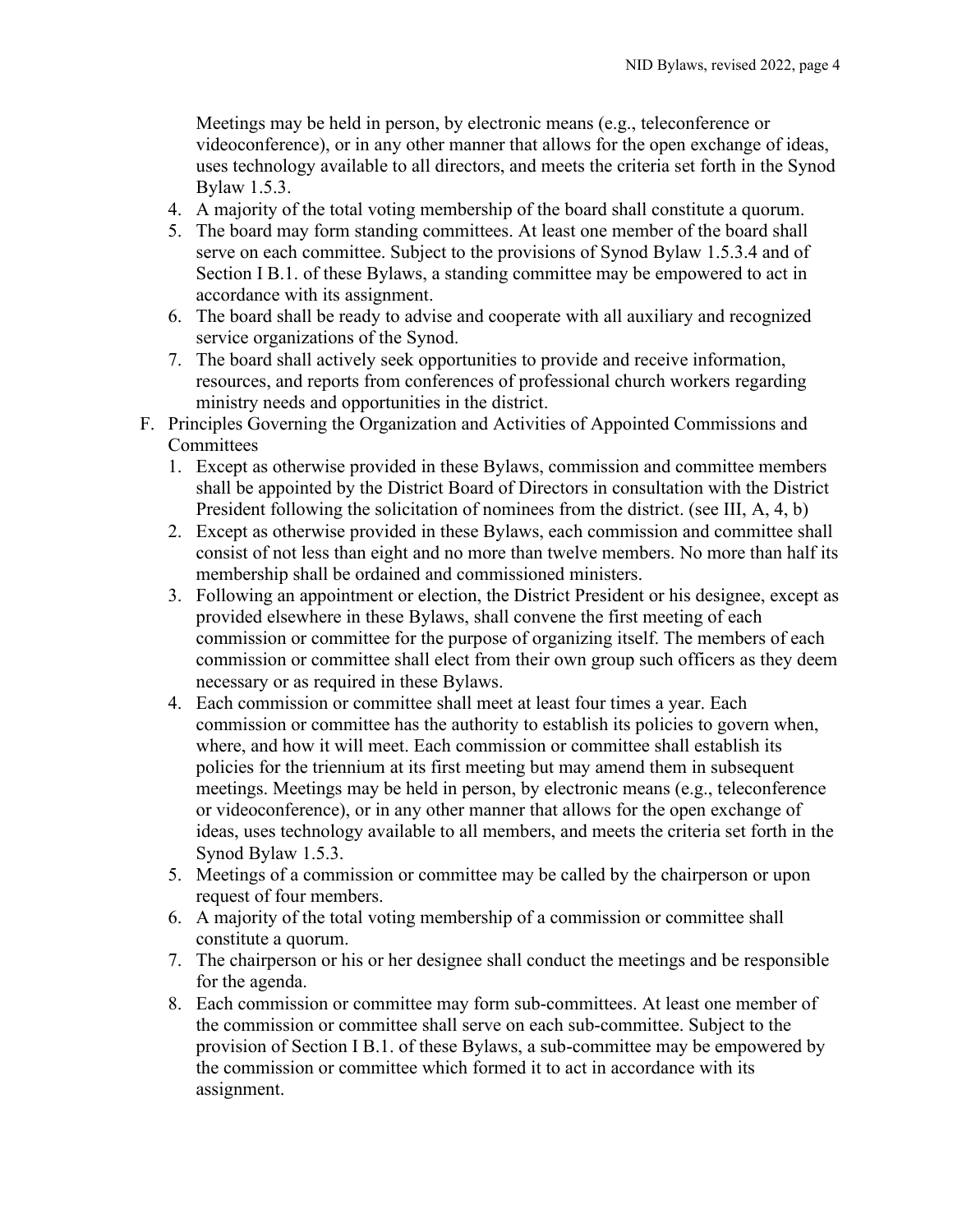- 9. In the event of a vacancy on a commission or committee, the remaining members shall present a list of candidates from which a successor shall be appointed in the same manner as the commission or committee itself was formed.
- 10. Each commission or committee shall actively seek opportunities to provide and receive information, resources, and reports from conferences of professional church workers regarding ministry needs and opportunities in the district.

## <span id="page-5-1"></span><span id="page-5-0"></span>**II. DIRECTIVES FOR OFFICERS**

- A. General Directives
	- 1. All officers shall be elected or appointed as provided in the Constitution and Bylaws of the Synod and the District.
	- 2. All officers shall discharge the duties assigned to them in the Constitution and Bylaws of the Synod and the Bylaws of the District.
- <span id="page-5-6"></span><span id="page-5-5"></span><span id="page-5-4"></span><span id="page-5-3"></span><span id="page-5-2"></span>B. Specific Directives
	- 1. The President
		- a. He shall be the chief executive of the district (Synod Bylaw 4.4.1). As such he is responsible for managing the affairs of the district, and for administering the district office, including his executive staff and all other staff members.
		- b. He shall be an ex officio advisory member of all commissions, and committees.
		- c. He shall serve as the chairman of the Board of Directors and shall preside at meetings of the circuit visitors.
		- d. He may serve on a full-time, salaried basis.
	- 2. The Vice-Presidents
		- a. The vice-presidents shall be the immediate advisors of the President.
		- b. Upon the request of the President, they shall represent him in any of his functions.
		- c. Vice-presidents shall be advisory members of the Board of Directors and of such other commissions, and committees as designated from time to time by the President.
	- 3. The Secretary
		- a. The Secretary shall serve as the secretary at district conventions, at meetings of the Board of Directors, and at meetings of the circuit visitors. As such he shall keep an accurate, official record of their proceedings.
		- b. The Secretary shall be an advisory member of the Constitution Committee and of such other committees and commissions as designated from time to time by the President. He shall also carry out any other duties as assigned by the President.
		- c. The Secretary is ineligible to serve as Chairman of the Board of Directors.
	- 4. The Treasurer
		- a. The Treasurer shall be the custodian of monies, securities, and funds of the district. He shall exercise such custodial functions personally and may delegate functions only with the approval of the Board of Directors.
		- b. The Treasurer shall be responsible for keeping accurate records of all receipts and disbursements, according to methods of accounting approved by the Synod or Board of Directors.
		- c. The Treasurer shall submit or publish financial reports at such intervals as the Board of Directors shall determine and shall report the financial status of the district at each district convention.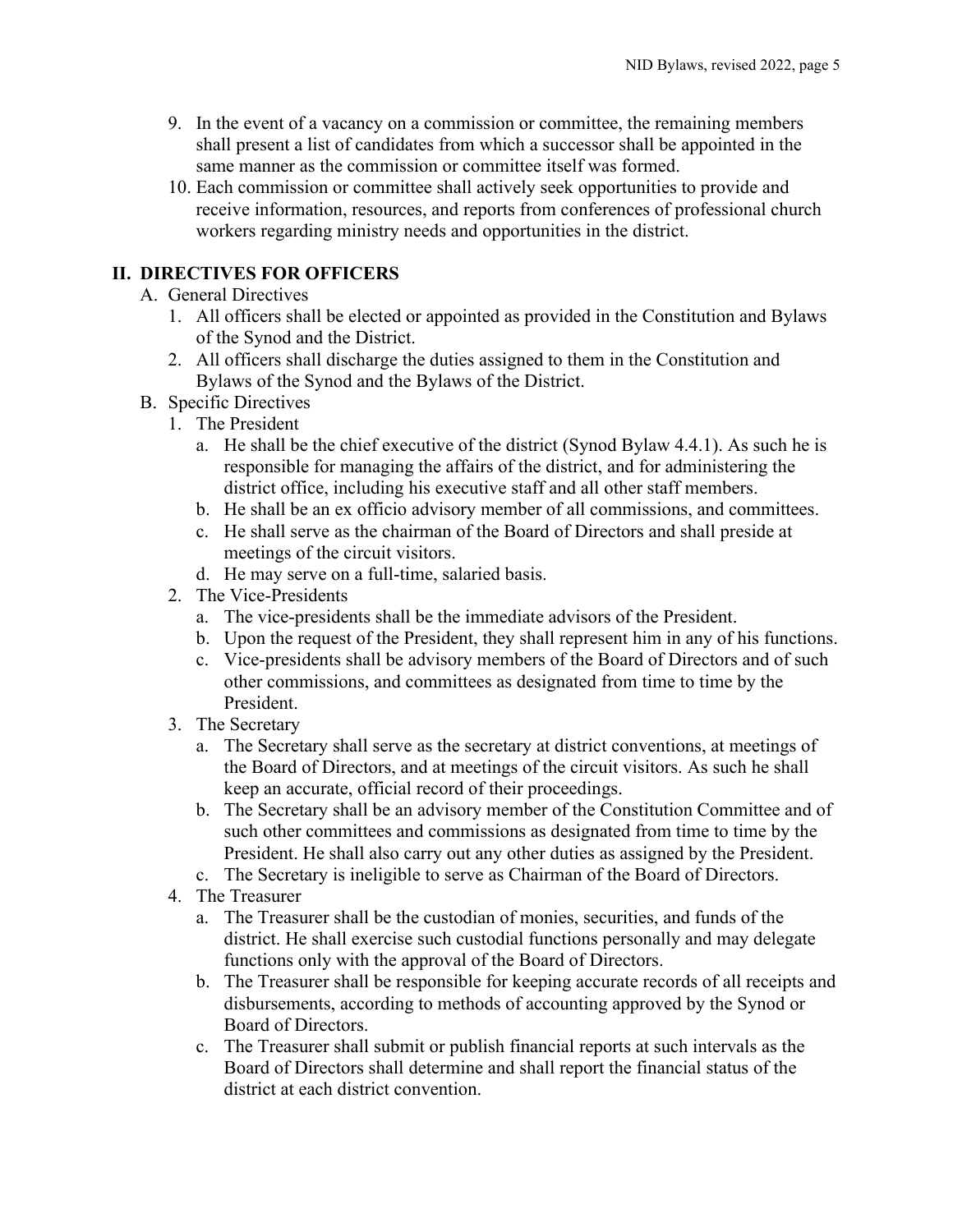- d. The Treasurer shall be a layperson appointed by the Board of Directors following each district convention and may serve on a full-time or part-time, salaried or volunteer basis, as determined by the Board of Directors.
- <span id="page-6-0"></span>5. The Circuit Visitors
	- a. The circuit visitors shall have such duties as are prescribed by the Constitution and Bylaws of the Synod (*Handbook*, 5.2).
	- b. The circuit visitors together with the District President, vice-presidents, and Secretary shall meet at least twice each year at the call of the President and in the interest of the work and welfare of the Synod, the district and its congregations.

#### <span id="page-6-2"></span><span id="page-6-1"></span>**III.DIRECTIVES FOR BOARDS, COMMISSIONS, AND COMMITTEES**

- <span id="page-6-5"></span><span id="page-6-4"></span><span id="page-6-3"></span>A. The Board of Directors
	- 1. Voting Members The Board of Directors shall have the following eighteen voting members: President of the District Secretary of the District Four ordained ministers (one from each region) Four commissioned ministers (one from each region) Eight laypersons (two from each region)
	- 2. Advisory Members The Board of Directors shall have the following advisory members: Vice-presidents Treasurer Business Manager District executives Chairperson of the Administrative Services Committee Chairperson of the Constitution Committee
	- 3. Powers
		- a. The Board of Directors shall have such authority over and responsibility for the property of the district as is generally vested in and imposed upon the Board of Directors of a corporation.
		- b. The Board of Directors shall have the power to borrow money in the corporate name of the district, to issue and sell the district's obligations and evidences of indebtedness, and to exercise such power within and without the State of Illinois.
		- c. The Board of Directors shall be legal representative and custodian of all properties and documents of the district, maintain an accurate inventory of all properties, legacies, and valuable documents, and provide for the adequate safekeeping of such documents and negotiable securities.
		- d. The Board of Directors shall have all powers necessary or incidental to the full exercise of the foregoing powers and to the discharge of its duties in these Bylaws, the Bylaws of the Synod or duties assigned to it by the district convention.
		- e. The Board of Directors shall have the authority to reconfigure the circuits of the district, including making adjustments in the organization of the regions, as long as the principles of Bylaw I.C are observed and the Board has secured advice from all the circuit visitors and the written consent of each circuit visitor of the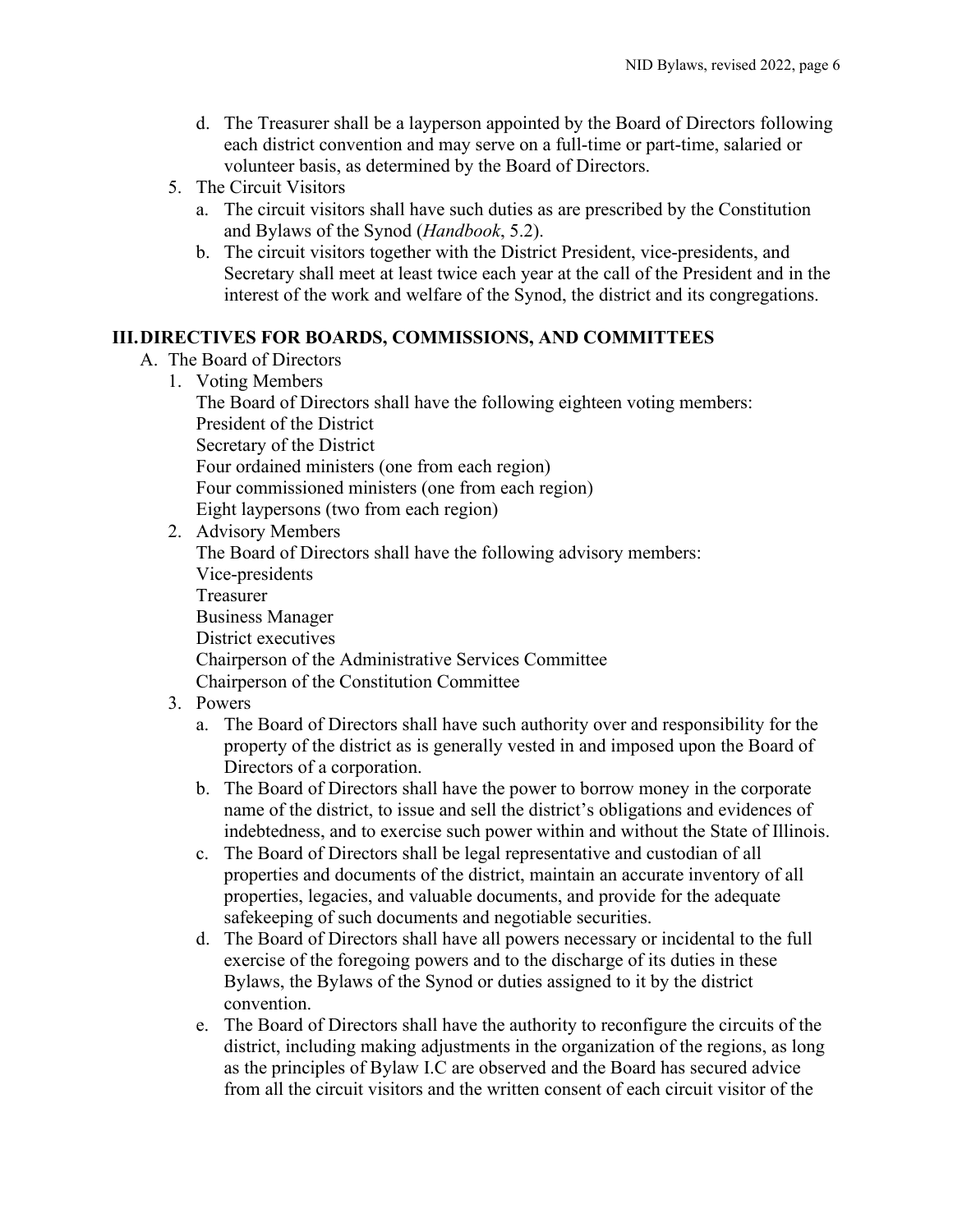circuits whose congregations would be affected by the change. Such changes must be implemented in a timely manner so as not to interfere with synod or district convention cycles.

- f. The Board of Directors shall in all actions be accountable to the district convention.
- <span id="page-7-0"></span>4. Duties

The Board of Directors shall carry out all duties which have been accorded to it by the laws of the State of Illinois, the Articles of Incorporation of the District, the Constitution and Bylaws of the Synod and District, and the resolutions of the district conventions. In particular, the Board of Directors shall have the specific duties listed below.

- a. District Mission: The Board of Directors and President shall develop a Longrange Plan for approval by the district convention and shall implement it through the officers and executives of the district as well as other district commissions and committees. The long-range plan shall take into consideration the mission and ministry emphases adopted by the Synod in its most recent national convention.
- b. Appointment of Committees: The Board of Directors shall appoint the members of the Administrative Services Committee. Before appointing members of committees, the Board of Directors shall solicit recommendations from the membership of the district. Such recommendations should name individuals having the necessary experience and expertise required to carry out the duties of such committees as assigned by the Bylaws and the Board of Directors. Appointments should strive to provide regional representation and to include ordained ministers, commissioned ministers, and laypersons.
- c. Fiscal Matters: The Board of Directors shall supervise the administration of all district funds; elect the Treasurer; secure an independent audit of all financial records of the district annually, or as often and at any time as it deems advisable, by a certified public accountant; provide fidelity bonds for all personnel receiving and handling district monies; strive to maintain a balanced budget through regularly monitoring the financial condition of the district to make sure that disbursements are in keeping with current receipts; alert the district convention to all explicit or implicit financial commitments contained in all resolutions presented to it together with their effect on subsequent budgets.
- d. Research: The Board of Directors shall study the trends and developments affecting the work of the district and its congregations such as population trends, sociological developments, community planning, charitable endeavors, education, economic trends, and financial projections.
- e. District Executives: The Board of Directors shall fill executive positions authorized by these bylaws, the district convention, and action of the Board, using procedures which are consistent with the Bylaws of Synod and of the District.
- f. Public Relations: The Board of Directors shall maintain a general and continuing public relations program for the district to the end that The Lutheran Church— Missouri Synod, her message, and her purpose may be adequately presented to the public.
- g. Program: The Board of Directors shall do all things necessary to ensure the proper initiation, execution, and coordination of the district's program.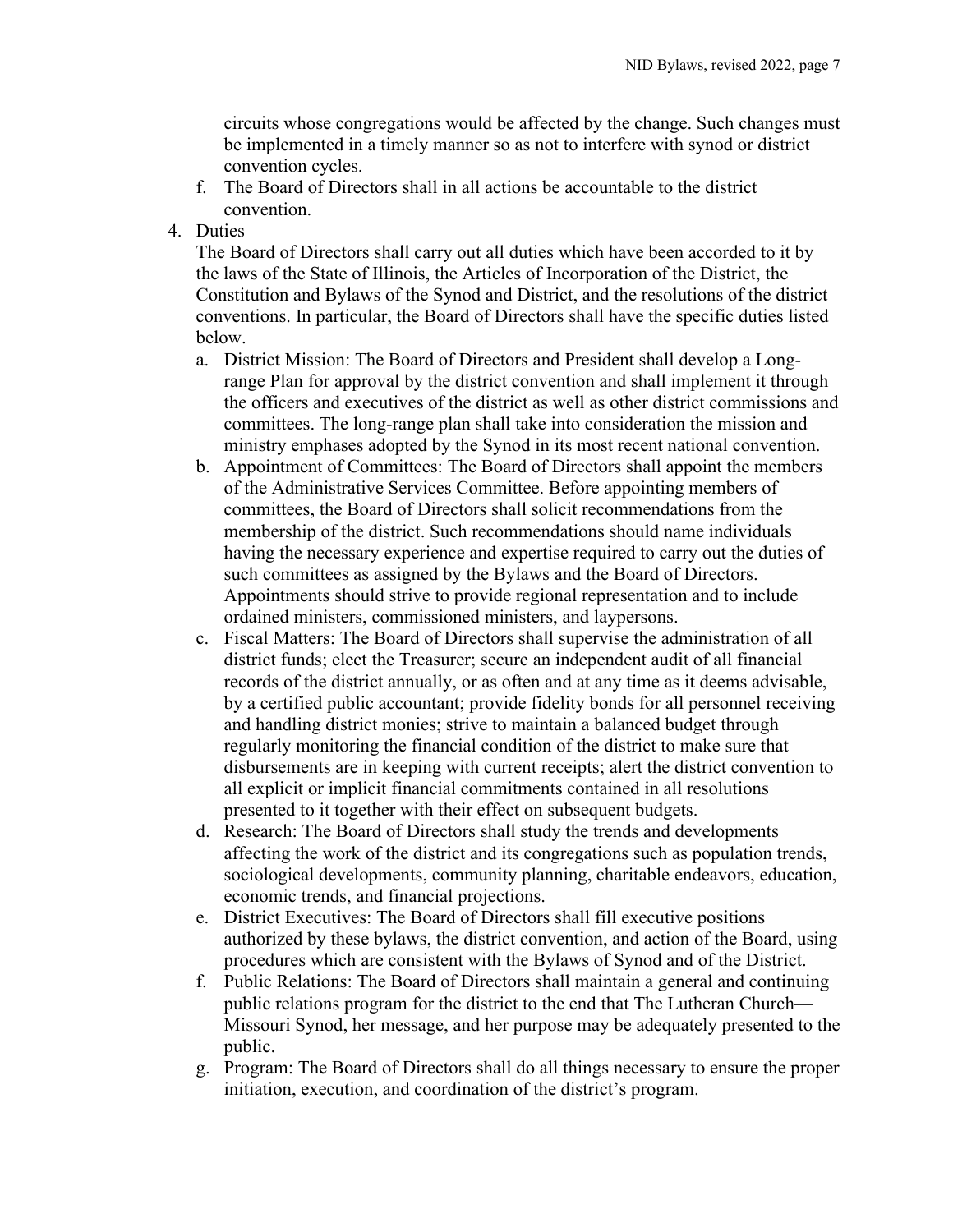- h. Conventions: The Board of Directors shall report regularly to the convention of the district.
- i. Monitoring and Evaluation: The Board of Directors shall monitor and evaluate the work of all committees, and commissions, taking appropriate action where the Board deems it advisable and making recommendations to the convention.
- j. Church Extension: The Board of Directors shall promote the support of The Lutheran Church Extension Fund—Missouri Synod, and shall see that appropriate procedures and staff support is available within the district office to process applications for loans and to administer the district's participation in the fund.
- k. Personnel: The Board of Directors shall establish and implement personnel policies that define compensation, terms and conditions of employment for all district staff members, its administrative personnel, and workers in parishes that receive financial assistance from the district. The Board of Directors shall disseminate information about the Synod's Board of Managers - Worker Benefit Plans. The Board shall accept applications of those who ask for financial assistance from the Support Program of the Synod and shall investigate and evaluate such requests.
- l. Student Aid: The Board shall receive and process applications for financial aid to students from funds provided by the district.
- <span id="page-8-3"></span><span id="page-8-2"></span><span id="page-8-1"></span><span id="page-8-0"></span>B. The Administrative Services Committee
	- 1. General duties: The Administrative Services Committee shall serve as a standing committee of the Board of Directors. It shall plan, monitor, evaluate, and implement the policies and procedures of the district in matters of personnel, church extension, budgeting, and administrative and financial affairs. It shall report regularly its activities to the Board of Directors and shall make recommendations to the Board of Directors for action whenever it is appropriate or is required by law or by these Bylaws.
	- 2. Qualifications: The members of the Administrative Services Committee shall be selected from those working in service professions such as human resources or financial planning, and from professional church workers recognized by their peers in the district as being skilled in the various administrative aspects of ministry. The committee shall consist of not less than eight and no more than twelve members. No more than half its membership shall be ordained and commissioned ministers. It shall include at least one parish pastor, one school principal, and one commissioned minister who is not a principal. The District Business Manager and Treasurer shall be advisory members.
	- 3. Specific duties: The Administrative Services Committee may form sub-committees as it deems appropriate. It shall be responsible to plan, implement and monitor the following matters on behalf of the district's Board of Directors:
		- a. Personnel: Develop personnel policies, including compensation, terms and conditions of employment, employee benefits, and compensation scales for district employees and workers in parishes which receive financial assistance from the district. These policies shall be approved by the District President and Board of Directors prior to their implementation. The committee shall monitor and evaluate the implementation of such policies by the District President and his staff.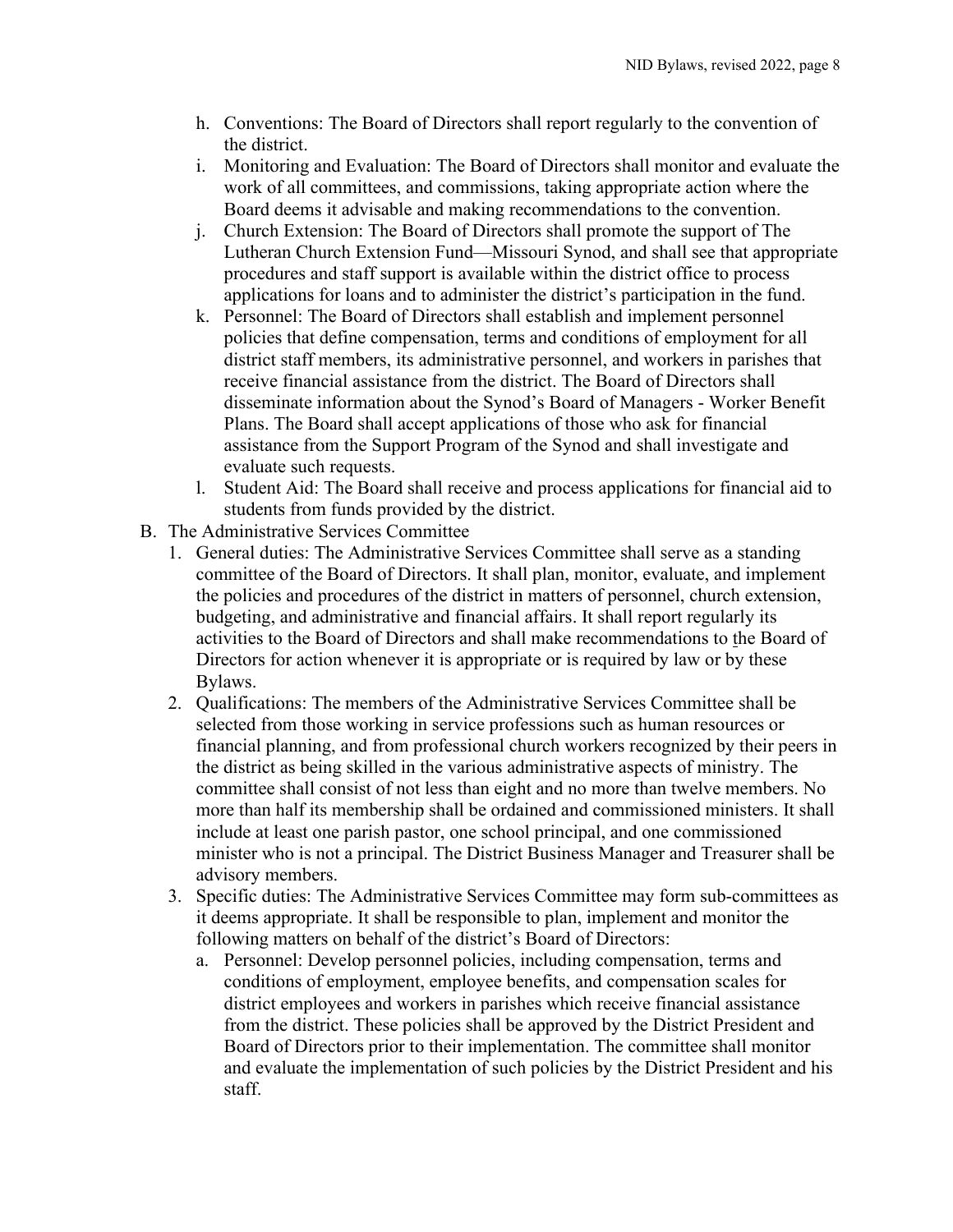- b. Church Extension Fund: Monitor and evaluate the district's participation in the Lutheran Church—Missouri Synod Extension Fund and make recommendations to the Board of Directors for appointment of members to the district's Church Extension Fund Committee. This committee shall be a standing subcommittee of the Administrative Services Committee that is charged to act in accordance with the bylaws, policies and procedures of The Lutheran Church—Missouri Synod Extension Fund with respect to loan applications and promotion.
- c. Endowment Fund: Monitor and evaluate the work of the district's Endowment Committee. Make recommendations to the Board of Directors for appointment to the district's Endowment Committee, which shall be a standing subcommittee of the Administrative Services Committee. The district's Endowment Committee shall act in accordance with the Bylaws of the Endowment Committee adopted from time to time by the Board of Directors.
- d. Fiscal Planning and Budgeting: Working with the District President, Business Manager, Treasurer, district executives, commissions, and committees of the district, develop for presentation to the Board of Directors each year a proposed annual budget and long-term financial plan that reflects the district's mission and ministry plan. Monitor the implementation of the annual budget and financial plan and report regularly to the Board of Directors on the financial health and prospects of the district.
- e. Gift Planning: Make recommendations to the Board of Directors concerning the district's participation with the Synod and the LCMS Foundation in providing gift planning services within the district and monitor gift planning activities.
- f. Other Matters: Providing support for the administrative functions of the district by conducting activities and fulfilling responsibilities that may be assigned to it from time to time by the Board of Directors.
- <span id="page-9-0"></span>C. Reconcilers

Reconcilers shall be chosen and function according to the Bylaws of the Synod (Synod Bylaw section 1.10).

- <span id="page-9-3"></span><span id="page-9-2"></span><span id="page-9-1"></span>D. The Constitution Committee
	- 1. Membership: The Constitution Committee shall consist of a minimum of five to a maximum of fifteen members (whether ordained ministers, commissioned ministers, or laypersons) who are to be appointed by the President in consultation with the circuit visitors for a term of three years. The District Secretary shall be an advisory member of the committee.
	- 2. Duties
		- a. Shall review all proposals affecting the Bylaws of the District and make pertinent recommendations regarding such proposed changes to the duly constituted floor committees of the district convention. The Constitution Committee shall refer all such proposals to the Synod's Commission for Constitutional Matters for approval prior to presentation to the convention in order to determine that they are not in conflict with the Constitution and Bylaws of the Synod.
		- b. Embody in the District Bylaws such changes as are necessitated by convention actions of the district or the Synod. Changes to a district's bylaws require either adoption by the convention or an action of the board of directors consonant with LCMS Bylaw 7.1.2.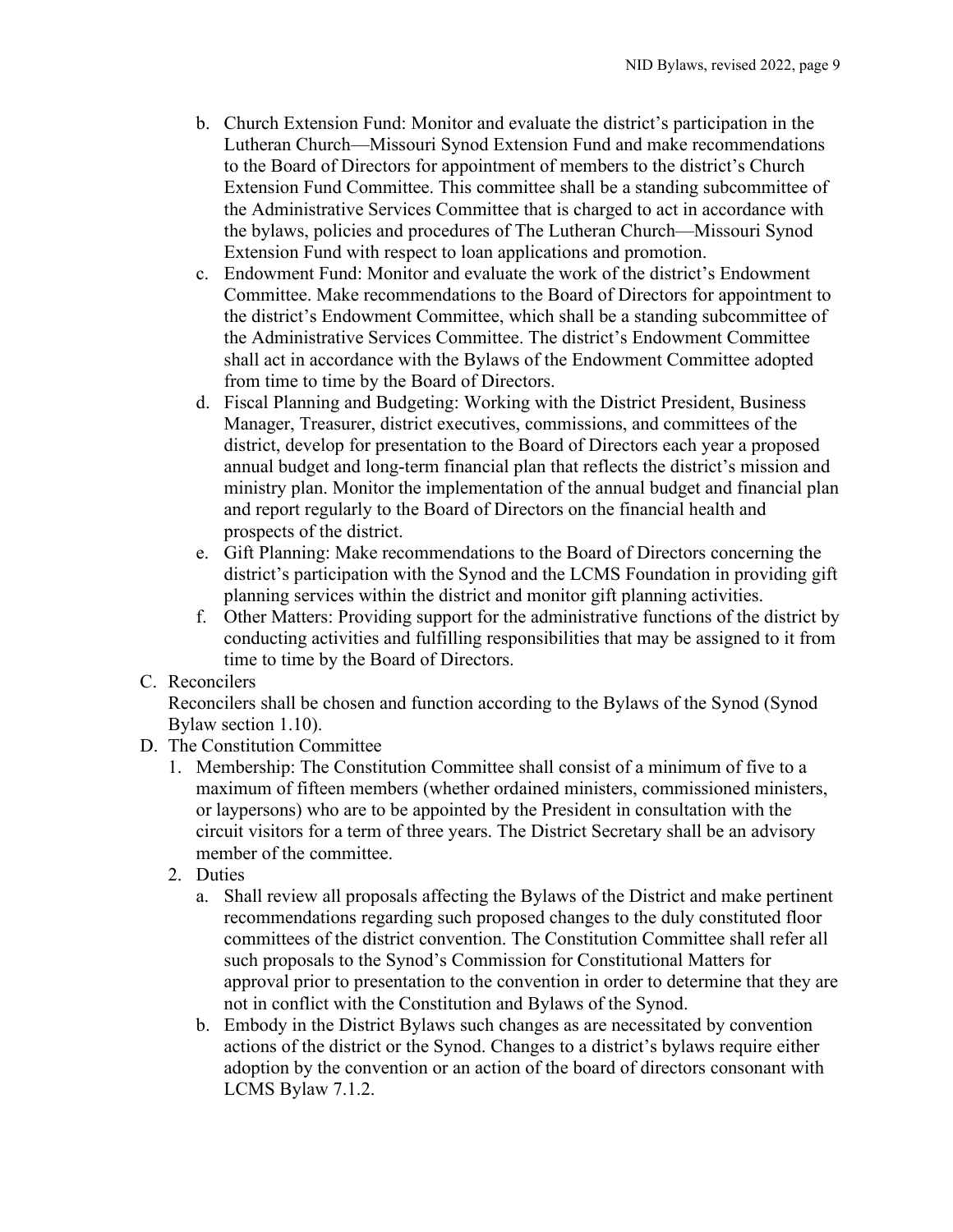- c. Print and distribute the Bylaws to all district congregations in their corrected, current form.
- d. Act in an advisory capacity to the District President in interpreting the Bylaws.
- e. Function either directly or through a committee under its immediate supervision as the committee appointed to review new and revised constitutions and bylaws of member and applicant congregations, as provided for in the *Handbook* of the Synod, 2.2.1; 2.3.1; 2.4.1; 2.4.2.
- f. Review and either provide written feedback to a congregation's submission or resubmission for a constitution and bylaws revision or forward the constitution and bylaws revision for approval to the District Board of Directors within four months of receipt of the document.
- g. Notify such member and applicant congregations of the status of their constitutions and bylaws through the District Secretary.
- h. File a copy of all new and revised constitutions of district member congregations with the archivist.
- i. Maintain a file on each district member congregation with the official constitution and bylaws of said congregations with all pertinent committee, district, and member congregation's correspondence.

## <span id="page-10-1"></span><span id="page-10-0"></span>**IV.DIRECTIVES FOR DISTRICT EXECUTIVES**

- A. District Executives
	- 1. District executives shall include one Business Manager, one Executive for Education, and no more than four (4) other executives as may be needed to carry out the responsibilities of the district.
	- 2. Nominations for district executives shall be solicited from congregations of the district as well as from other Synod sources.
	- 3. The Board of Directors shall be responsible to provide a position description to each district executive.
	- 4. The Board of Directors shall be responsible to determine that a district executive chosen to fill any vacancy shall have the necessary competency and qualifications to meet current, specific district needs, to the end that all aspects of the district's work shall be executed efficiently.
	- 5. The Business Manager shall be appointed by the Board of Directors from a slate of candidates solicited in the manner provided in these bylaws and after review by the boards, committees, or commissions with which the Executive will be primarily associated.
		- a. The Business Manager shall be an advisory member of the Administrative Services Committee.
		- b. The Business Manager shall perform such duties as are assigned by the President.
		- c. The Business Manager may serve as the district's Lutheran Church Extension Fund Vice-President.
		- d. The Business Manager may serve as the district's Treasurer.
	- 6. The Executive for Education shall be appointed by the Board of Directors from a slate of candidates solicited in the manner provided in these bylaws and after review by the committees, or commissions with which the Executive will be primarily associated.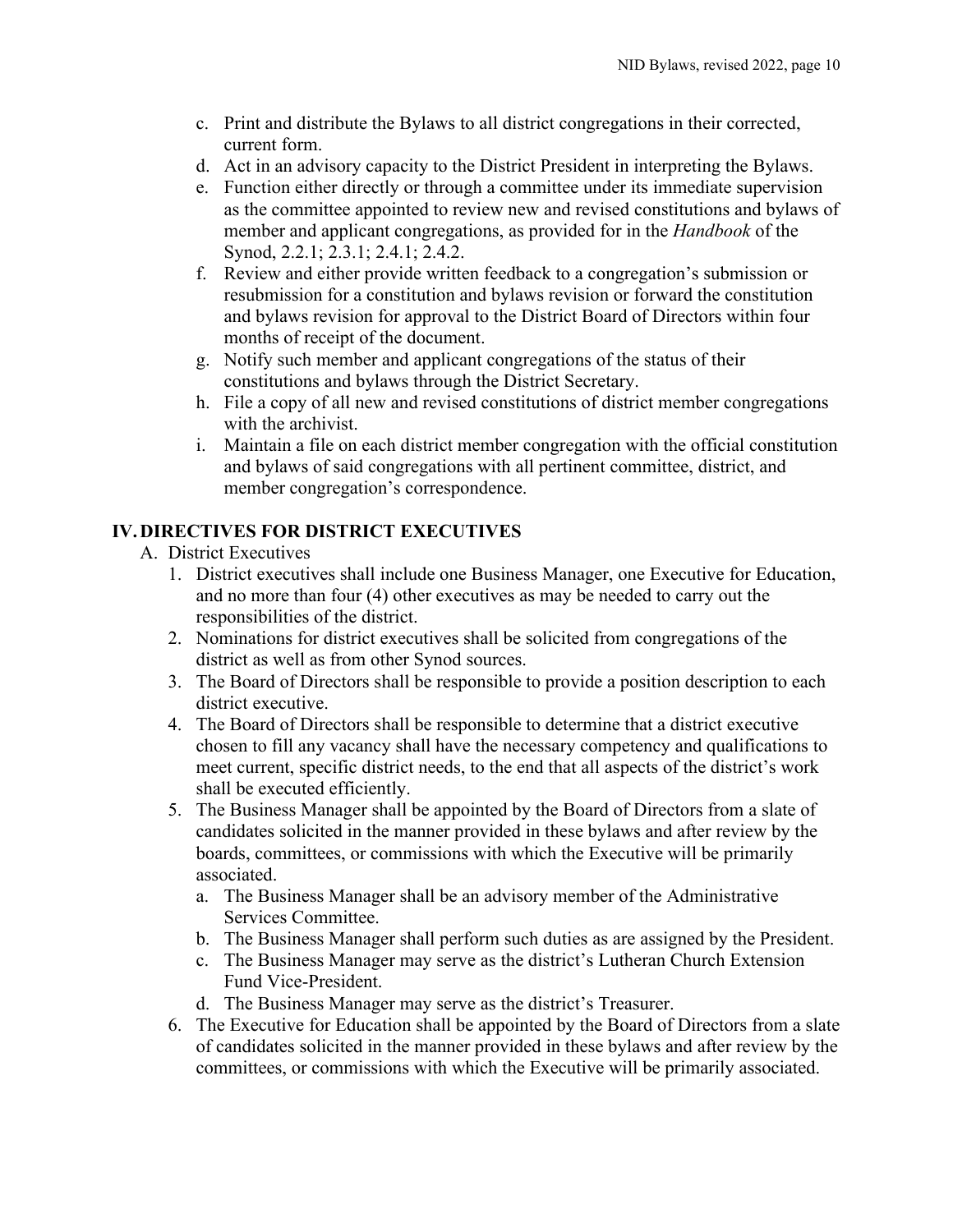The Executive for Education shall serve as the district's Superintendent of Schools and perform such duties as are assigned by the President.

- 7. Other district executives shall be appointed by the Board of Directors from a slate of candidates solicited in the manner provided in these bylaws and upon the recommendation from a nominating committee appointed by the District President consisting of the District President, two vice-presidents and two circuit visitors. The district executives shall perform such duties as are assigned by the President.
- <span id="page-11-0"></span>B. Tenure and Termination
	- 1. Unless otherwise specified in the Bylaws, the term of office of all district executives and their equivalents (as determined by position classifications approved by the Board of Directors) shall be four years. Appointees may normally expect reappointment if their work proves satisfactory and there is a continuing need for their services, but every appointment shall be subject to mandatory review and decision on or before reappointment every four years.
	- 2. If the Board of Directors decides not to renew an appointment, a 90-day notice beginning on the first day of the month following such notice shall be given to the individual. If the 90-day period extends beyond the expiration of the individual's regular four-year term, full salary shall continue to be paid for services rendered until the expiration of the 90-day period. During the 90-day period the affected individual may request and shall receive assistance in efforts to find other opportunities for service in the church. If the individual succeeds in obtaining other employment before the expiration of the 90-day period, the district's obligation to pay the salary shall cease on the first day of the week following the individual's commencement of employment in the new position. In addition to the foregoing provisions, an additional one month's salary shall be paid as severance pay on actual termination of service.
	- 3. The Board of Directors may also by majority vote, terminate for cause the services of any district executive before the end of the individual's four-year term. Valid causes for dismissal are adherence to false doctrine, conduct unbecoming a Christian, neglect of office or incompetency. In such instances none of the financial arrangements shall apply. One month's salary and benefits or more may be paid as severance pay.
	- 4. The Board of Directors shall have the authority to determine at which point a district executive becomes unable to serve because of illness or incapacity. Full salary shall be continued until the individual becomes eligible for benefits under the district's disability plan or 30 days after the commencement date of such illness or incapacity.

## <span id="page-11-2"></span><span id="page-11-1"></span>**V. ELECTION PROCEDURES**

#### A. General Provisions

- 1. The following shall be elected at each convention:
	- a. President, vice-presidents, Secretary, and circuit visitors.
	- b. One ordained minister, one commissioned minister and two laypersons from each of the four regions to the Board of Directors.
	- c. One ordained minister, one commissioned minister, and one layperson from each of the four regions to the Committee for Convention Nominations.
	- d. One ordained minister, one commissioned minister, and two laypersons to the Board of Regents, Concordia University Chicago. All nominees for the Board of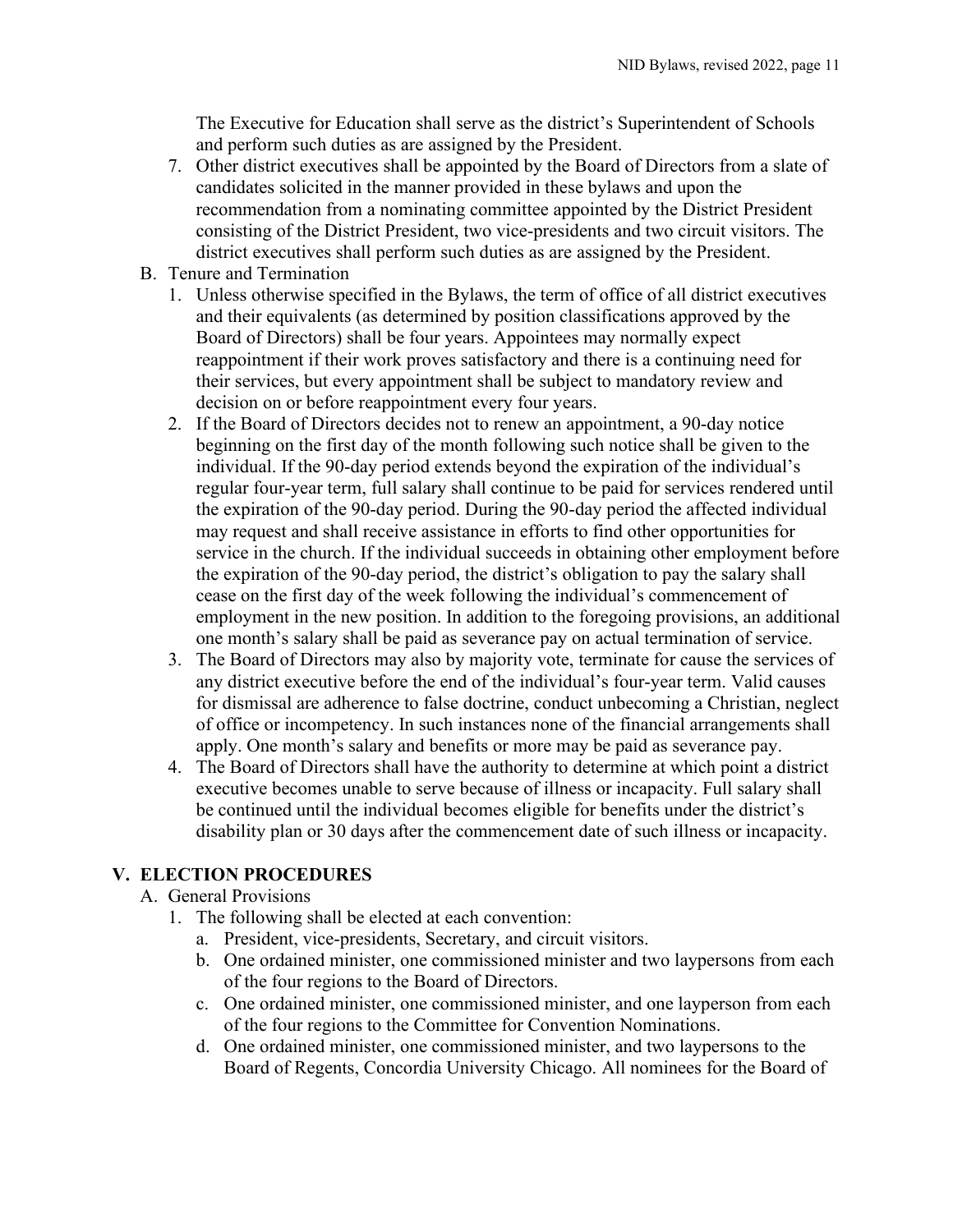Regents must be screened for qualification as prescribed by Synod Bylaw 3.10.6.2.

- e. Any others as prescribed in the *Handbook* of the Synod.
- 2. All appointive offices shall be filled following each district convention.
- 3. All terms of office shall be for three years unless otherwise provided in these bylaws.
- <span id="page-12-0"></span>B. Committee for Convention Nominations
	- 1. The Committee for Convention Nominations shall be convened and oriented for its work by the Secretary of the District any time following each district convention.
		- a. The committee shall elect its own chairperson, vice-chairperson, and secretary, and shall organize its work in whatever way it deems necessary.
		- b. The committee may begin to solicit names of potential nominees whenever it deems appropriate, but no later than eight (8) months preceding each district convention.
		- c. The committee shall circulate to the congregations and ordained ministers of the district a request for the names and qualifications of ordained ministers, commissioned ministers, and laypersons eligible for elective office. All rostered professional church workers and laypersons who hold membership in good standing in a district congregation shall be eligible to serve the district.
		- d. The committee shall study all information obtained, and shall send to all potential candidates a form requesting their response to questions concerning their qualifications and experience, as well as their attitudes toward district and Synod. The responses by those individuals the committee intends to place into nomination shall be sent to all delegates in advance of the convention. No other material providing information about any nominee shall be distributed in the convention hall without prior consent of the chair of the convention.
	- 2. The Committee for Convention Nominations shall nominate at least two candidates for each elective office on boards or commissions, with the exception of the President, the vice-presidents, and the circuit visitors.
		- a. No one individual, either in the Synod or the district, or combining the Synod and the district, shall ever (i) hold more than one elective office; or more than two offices, although one or both be appointed; or (ii) two offices of which one is directly responsible for the work done by the other.
		- b. An individual may be nominated by the Committee for Convention Nominations or from the convention floor for more than one elective office.
		- c. An office shall be regarded as elective only if it is an office filled through election by a national or district convention, even though a vacancy in such an office may be filled by appointment.
		- d. The Committee for Convention Nominations is to be regarded as an ad hoc committee to which limitations on holding multiple offices do not apply.
	- 3. Members of the committee are eligible for nomination by the committee.
	- 4. Nominations for the office of President and vice-president of the district shall be made according to the following procedure:
		- a. Each voting congregation shall be entitled to nominate from the ordained minister roster of the Synod one ordained minister as candidate for President and one ordained minister as candidate for vice-president. Each nominee for vicepresident must hold membership in a congregation in the region for which he is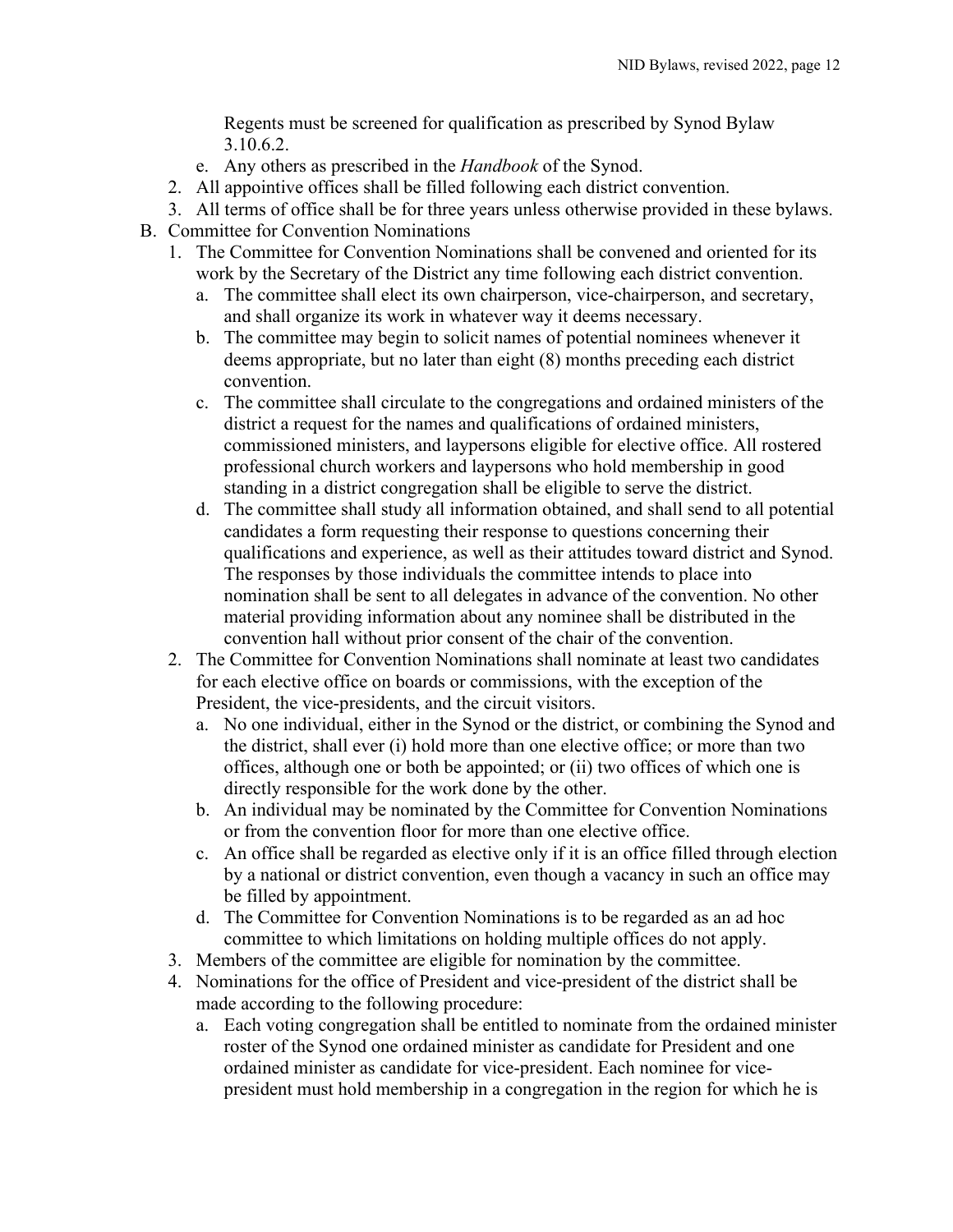nominated (Synod Bylaw 4.3.1). A congregation may nominate only an ordained minister from its own region for the office of vice-president.

- b. Candidates for the office of President shall be the five ordained ministers receiving the highest number of votes on the nominating ballots of the congregations. Only those candidates for the office of President who have received at least five votes on the nominating ballots shall be considered for listing on the ballot of the district convention. All others receiving nominations shall be listed by the Secretary of the District in the convention workbook together with the number of votes each received.
- c. Candidates for the office of vice-president shall be the ordained ministers from each region receiving at least two votes on the nominating ballots. They shall be considered for listing on the ballot of the district convention. All others receiving nominations shall be listed by the Secretary of the District in the convention workbook.
- 5. The convention shall ratify the election of the circuit visitors in the manner set forth in the *Handbook* of the Synod (5.2.2 [g]-[h]).
- <span id="page-13-2"></span><span id="page-13-1"></span><span id="page-13-0"></span>C. Convention Floor Committee on Elections
	- 1. Membership: A Committee on Elections, consisting of members from each region, shall be appointed by the President.
	- 2. Duties
		- a. The committee shall conduct and supervise all elections of the district according to these bylaws. The committee may choose from the advisory members of the convention a sufficient number of assistants to assure an efficient election process. The chairperson shall give the list of assistants to the Secretary of the District, who shall announce them to the convention. The committee shall be authorized to interrupt any business of the convention for the purpose of conducting the election.
		- b. The elections shall proceed according to the following order: President, vicepresidents, Secretary, Board of Directors, circuit visitors, all other elective offices.
		- c. Any paper election ballots distributed during any session shall be collected before that session ends.
		- d. A majority of all votes cast by a district convention shall be required in every election.
		- e. If any additional candidates for elective district office are nominated from the floor of the convention, the nominees shall complete the same form as all other candidates for elective district office, and this information shall be made available to the convention.
		- f. The election of the District President shall take place in the first business session of the convention according to the following procedure:
			- (1) Each voting delegate shall be entitled to vote for one of the candidates for President.
			- (2) The candidate receiving a majority of the votes cast shall be declared elected.
			- (3) If no candidate receives a majority of the votes cast, the candidate receiving the smallest number of votes shall be eliminated on each subsequent ballot until one candidate receives a majority of the votes cast.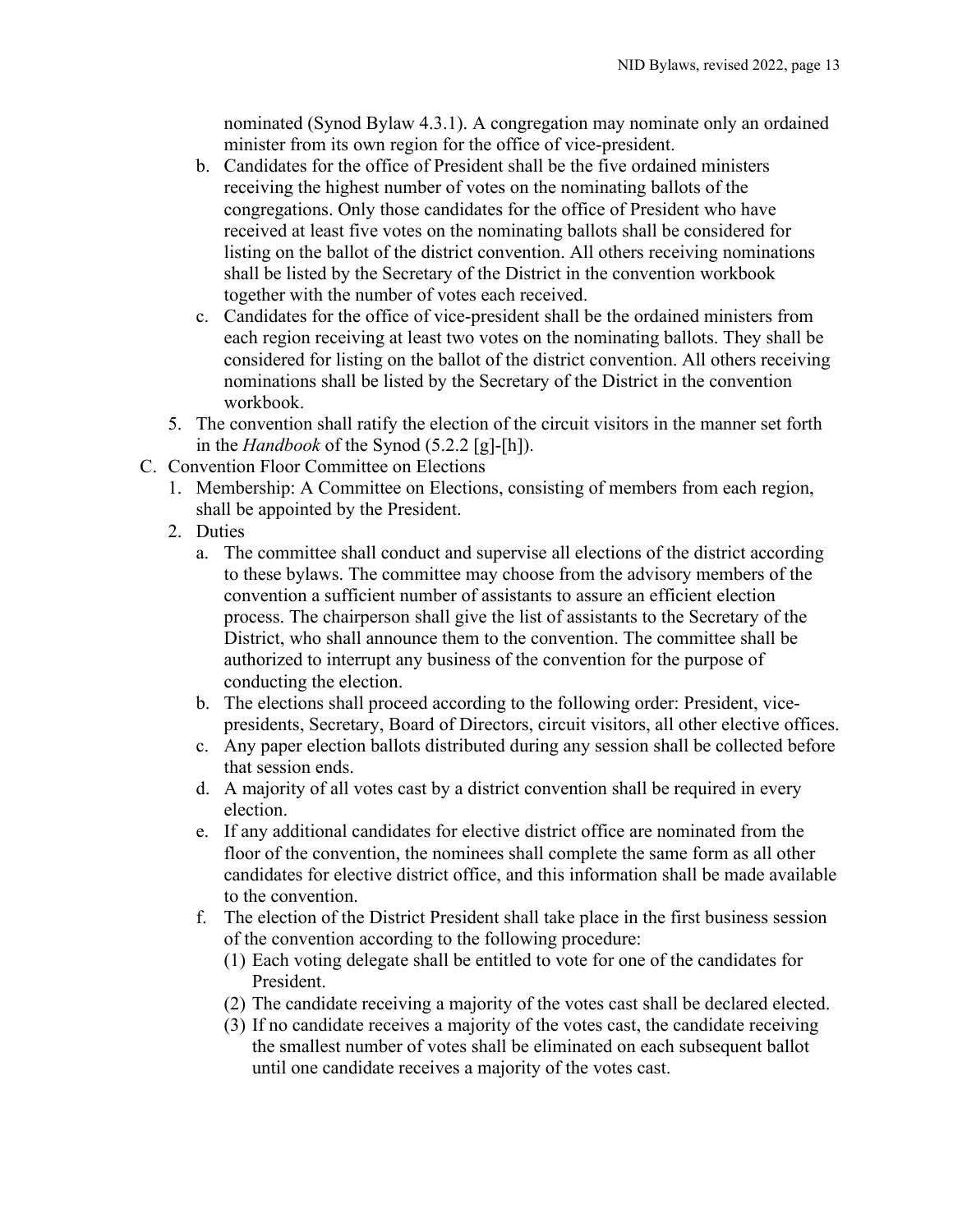- g. The election of the district vice-presidents, one from each of the four regions, shall take place after the results of the presidential election have been announced according to the following procedure:
	- (1) If more than two candidates from any region have been nominated, either in the nominating ballots of the congregations or from the convention floor, a primary ballot shall be distributed to delegates from that region. On this ballot shall be printed the names of those regional nominees from the congregational nominating process and those nominated from the convention floor (if any).
	- (2) In the event of a tie for the second position among the nominees, all names in that position shall be listed on the ballot.
	- (3) The nominees from each region receiving the highest number of votes in primary balloting shall be listed on the final ballot. All voting delegates shall then have the privilege of voting for one candidate from each region.
	- (4) After the election of the vice-presidents separate ballots requiring simple majorities to fill each position will take place to rank the vice-presidents.
- h. At the close of the convention the Secretary of the District shall notify each individual of his or her election.
- <span id="page-14-0"></span>D. Limitation of Terms: No individual may hold the same elective office for more than three consecutive terms of three years each. Vacancy service for a period of more than one-half of a term shall be counted as a full term for purposes of term limitations.
- <span id="page-14-1"></span>E. Vacancies
	- 1. If the office of President becomes vacant, the First Vice-President shall succeed to this office and shall serve for the remainder of the unexpired term. If for any reason the office of any vice-president becomes vacant, the other vice-presidents shall move up in rank and the Board of Directors shall fill the remaining vacancy by appointment from the region having the vacancy. The appointed vice-president shall serve for the remainder of the unexpired term.
	- 2. If the President becomes incapacitated, the duties and responsibilities of the office of President shall be assumed by the First Vice-President whenever the Board of Directors determines that the President is unable to serve in that capacity because of prolonged illness or disability, and the First Vice-President shall remain as the acting president until that board determines that such illness or disability has been removed (*Handbook* of Synod 3.3.1.4). The first order of business at such a meeting shall be to elect a chairperson from among the Board of Directors.
	- 3. If an individual is placed on the ballot for more than one elected office, he or she may ask the convention to remove his or her name from subsequent ballots following the election of that person to a previous office.
	- 4. If an individual is elected to more than one position at any convention, he or she must choose which position he or she will serve and the remaining vacancy shall be filled, if at all possible before adjournment, by election from a slate proposed by the Committee for Convention Nominations.
	- 5. In the event of any subsequent vacancy on the Board of Directors, office of District Secretary, or Committee for Convention Nominations, the remaining members of the Board of Directors shall elect a successor to fill the unexpired term of office from a slate proposed by the President and vice-presidents.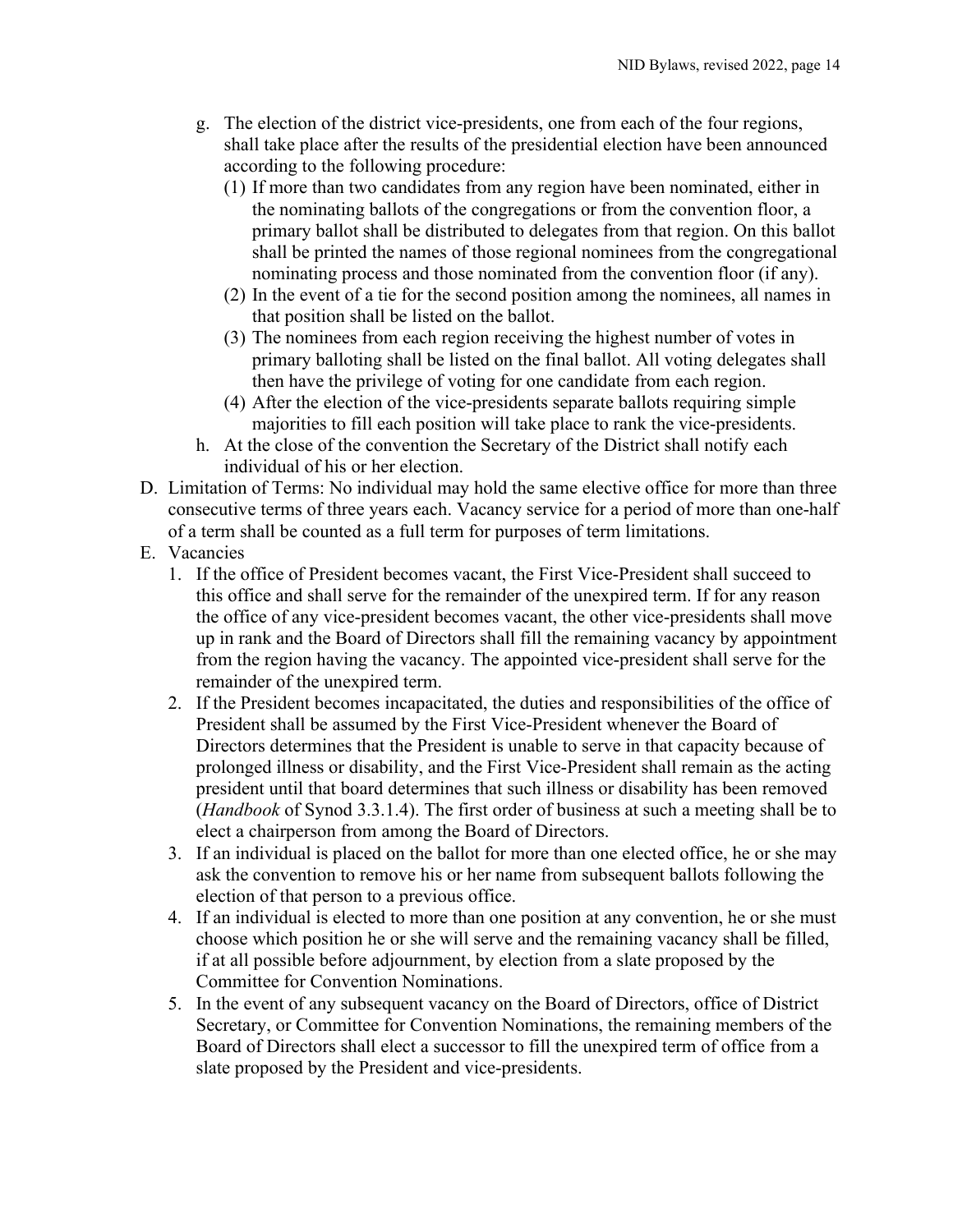- 6. In the event of a subsequent vacancy on any other board, committee, or commission, the remaining members of that board, committee, or commission shall present a list of candidates to the Board of Directors, who shall elect a successor from this slate to fill the unexpired term.
- 7. When the office of circuit visitor becomes vacant, the District President shall appoint a successor.
- <span id="page-15-0"></span>F. Induction into Office
	- 1. Members of the Board of Regents for Concordia University Chicago shall assume office upon the close of the district convention in conformity with Synod Bylaw, 3.2.4.a. All others elected into office at the Northern Illinois District Convention shall assume office as of the first day of the third month, subsequent to the convention.
	- 2. Induction into office of those elected at the Northern Illinois District Convention shall be on a date or dates chosen by the newly elected President. It may be before or after the assumption of duties.
- <span id="page-15-1"></span>G. Presidential Succession
	- 1. A newly elected District President would begin district employment the first day of the second month subsequent to the district convention. The newly elected President shall have available up to two additional months of transition time with the outgoing President after assuming the office. Termination of that time is to be mutually agreed upon by the two.
	- 2. In the event of an emergency succession: In the event of a sudden vacancy in the office of the President, for whatever cause (i.e. sudden death, removal from office), the First Vice-President, as prescribed by the bylaws, assumes the position of District President immediately.
		- a. Installation arrangements should be made as timely as possible for the new President.
		- b. A meeting of the Board of Directors shall be convened immediately by the new President to discuss issues of transition, and funding support for pastoral services for the congregation of the now former "First Vice-President." The former "Second Vice-President" (now moved up in rank to First Vice-President under bylaw V.E. 1) should conduct the discussion and chair the Directors in taking appropriate action. The new President shall assume the chair of the Directors for any further business after that issue has been decided.
		- c. Such arrangements should be mutually agreeable to the Congregational governing body involved, and provided pastoral services, or other such temporary or additional support as deemed helpful to the congregation and the District President, in order that the transition for both the former congregation of the new president and new president might be as smooth and problem free as possible.

## <span id="page-15-2"></span>**VI.AMENDMENT TO BYLAWS**

<span id="page-15-3"></span>Amendments to the bylaws may be made by using one of two procedures.

- 1. Amendments may be made by conventions of the district.
	- a. They shall be presented in writing to a convention of the district.
	- b. They shall be specified as bylaw amendments and be considered by a convention floor committee.